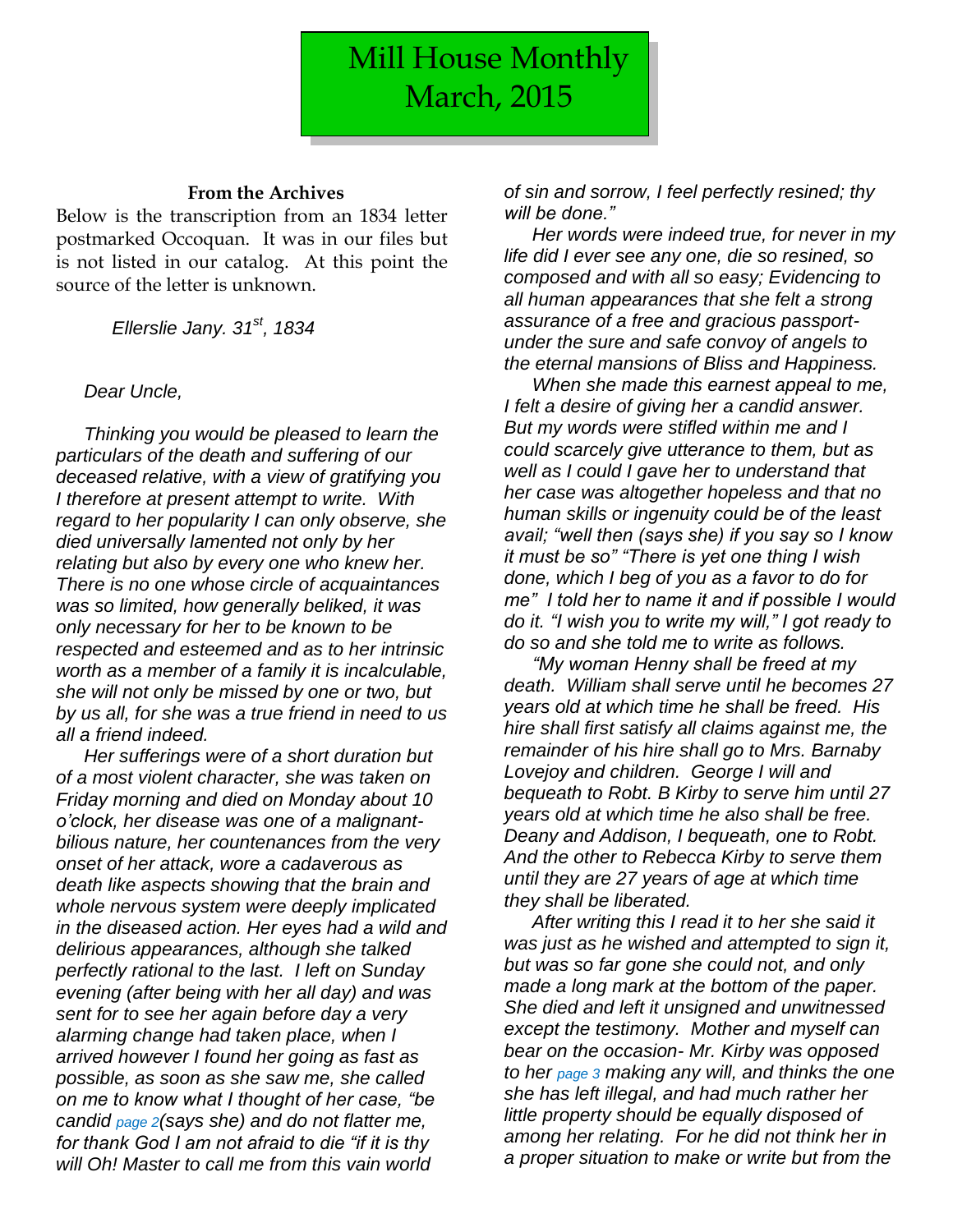*rational manner which she dictated the will and the perfect rationality of the conversation, I cannot help thinking she seemed to have in view, was the liberation of her slaves.*

*She expressed a great desire to see you before she died and also wished very much to see my father to have some conversation with, but the old man arrived just as she was expiring. She is gone, but soon shall we all have to follow on after her, to the cold and dreary regions of the graves. Alas how often are our pleasures marred and happiness dampened, by the constant successions of grief and misery, trials and disappointments. Man's liveliest hopes, his most pleasing expectations and his most delightful engagements, Alas! Alas! How often they are nipped like a flower in its bud and leaves naught but a shadow behind. The King and the Peasant the Rich man and the beggar, the master and his slaves, must all be equally humbled in the dust; if we be thy fate, how vain and delusive are all thy longings, how transitory are all thy flaunted goodness . But to return to our subject. Our deceased friend has left behind her a living monument to her memory, that shall cease to exist when all the friends of Margaret Lovejoy shall be laid low in the dust. Her generous nature knew no bounds except when restrained by necessity, always ready to aid the distraught and willing to give succor to the needy may the good she has done in the world meet its appropriate reward in the eternal world to which she has gone. I must now conclude my doleful story by begging you excuse my unconnected and badly written epistle. Thinking it would be interesting to you to learn in a brief and consise manner the particulars of the story I have feably attempted to narrate is the only excuse I can offer. We are all at present in tolerable health; and should be much pleased to see you and all your family down. Mrs Nevitt joins me in presenting our love to you, Cousin John page 4 And all his family. I should be very glad to hear from you as soon as possible, and to learn from you what would be the best to do by way of discharging the debts against Aunt Peggy-and to know what amount she is indebted in town, she owes several-little debts about in Geo Town and Washington but to what amount I know not.*

*Please be so kind as to write to me immediately upon the reception of this. I am with great respect and esteem yrs sincerely Thos. Nevitt*

Envelope cover notation*: Dr. Thomas Nevitt about death of Miss Margaret Lovejoy-sister of J.N. Lovejoy Sr.*

*Occoquan 6 Feby 1 #3 Mr. John N. Lovejoy Senr. Washington D.C.*

\*\*\*\*\*\*\*\*\*\*\*\*\*\*

The Occoquan postmaster in 1834 was Joseph Janney Jr., appointed on July 20, 1826. The letter was written on one large sheet of paper folded in half to make 4 pages. The  $3.5'' \times 7''$ envelope was a section of the fourth page folded into an envelope shape in such a way that the text was inside other than the notation about the contents.

The letter writer is Dr Thomas Nevitt from Fairfax County. In the 1860 census Dr Nevitt is 53 years old, living south of the Orange and Alexandria Railroad. He has 6 children one who is Henry C. Nevitt.

Henry C. Nevitt had a son Benjamin F. Nevitt who was 62 years old in the 1940 census. The 1940 census indicates the family home was located on Route 600 in Fairfax County, which is Silverbrook Rd.

Rhonda Williams, a docent here at the Mill House and at Gunston Hall, remembers the Benjamin F. Nevitt house and the elderly gentleman that lived there when she was a child. Rhonda recalls the house as being close to 200 years old and the largest old house she had ever seen. Though not *Ellerslie*, where Dr. Thomas Nevitt penned his letter on January 31, 1834, it appears several generations of the family lived in southern Fairfax County.